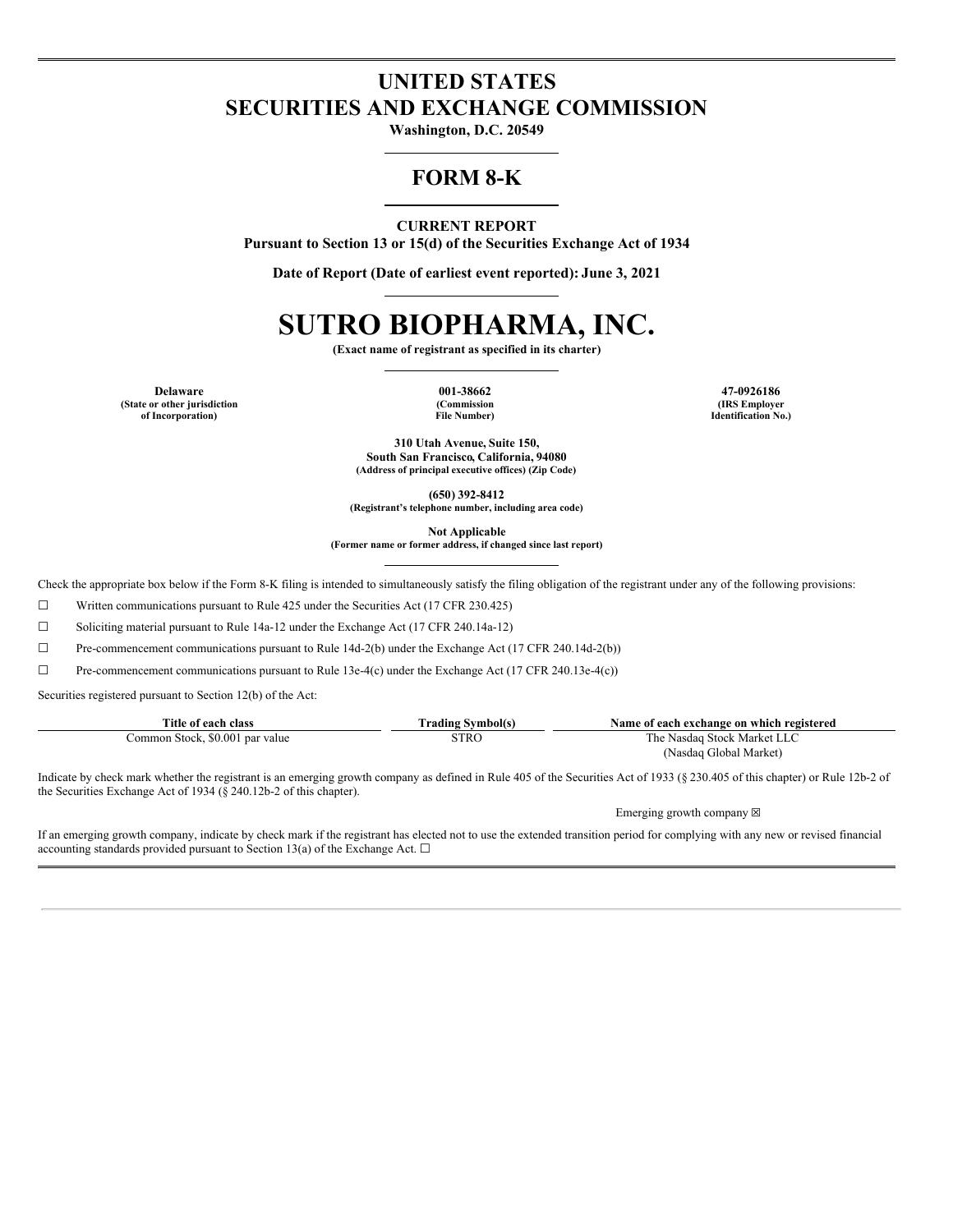### **Item 5.07. Submission of Matters to a Vote of Security Holders.**

On June 3, 2021, Sutro Biopharma, Inc. (the "*Company*") held its 2021 Annual Meeting of Stockholders and the following proposals were adopted:

1. Election of three Class III directors, identified in the table below, each to serve a three-year term, which will expire at the 2024 Annual Meeting of Stockholders and until such time as their respective successors have been duly elected and qualified or until their earlier resignation or removal:

| <b>Nominees</b> | <b>Shares</b> | <b>Shares</b> | <b>Shares</b>            | <b>Broker</b>    |
|-----------------|---------------|---------------|--------------------------|------------------|
|                 | For           | Withheld      | Abstaining               | <b>Non-Votes</b> |
| Joseph Lobacki  | 31, 197, 523  | 5,379,167     | $\overline{\phantom{a}}$ | 3,383,433        |
| Daniel Petree   | 28, 235, 296  | 8,341,394     | $\overline{\phantom{a}}$ | 3,383,433        |
| Shalini Sharp   | 30,808,790    | 5,767,900     | $\overline{\phantom{0}}$ | 3,383,433        |

2. Ratification of the appointment of Ernst & Young LLP as the Company's independent registered public accounting firm for the fiscal year ending December 31, 2021:

| <b>Shares</b> | <b>Shares</b> | <b>Shares</b> | <b>Broker</b>    |
|---------------|---------------|---------------|------------------|
| For           | Against       | Abstaining    | <b>Non-Votes</b> |
| 39,869,917    | 76,443        | 13,763        |                  |